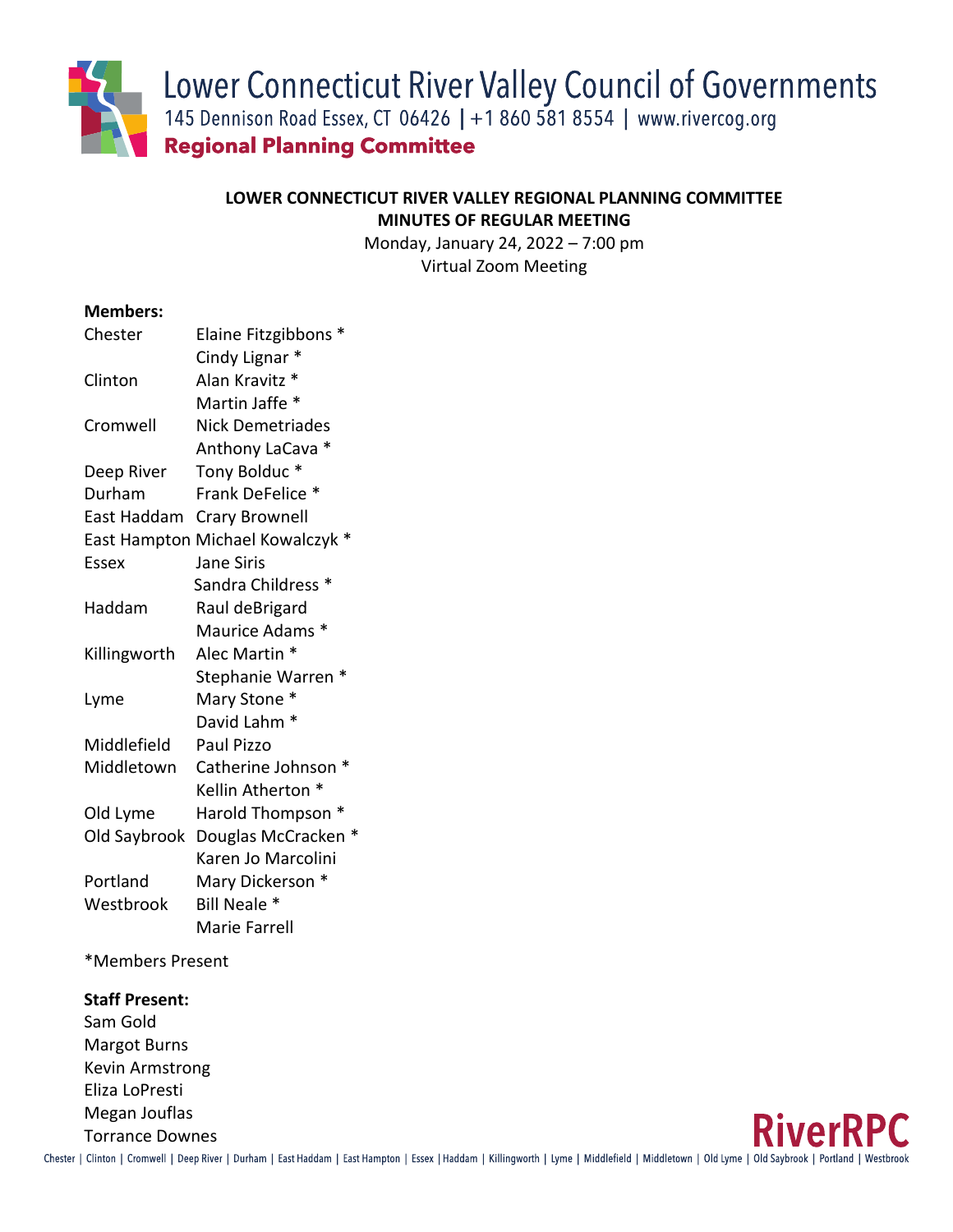## **Guests:** 113 public participants

#### **1. Call to Order**

Chairman DeFelice called the meeting to order at 7:00 pm. The meeting was conducted via Zoom.

## **2. Roll Call**

Eliza LoPresti called the roll.

**3. Seating of Alternates** – Anthony Lacava (Cromwell) and Sandra Childress (Essex) were seated.

#### **4. Adoption of Agenda**

*Mr. Kravitz moved to adopt the agenda; second by Mr. Bolduc. Vote was unanimous in favor.*

## **5. Regional Housing Plan Presentation**

A presentation on the Regional Housing Plan was given by RiverCOG staff and consultants Don Poland from Goman + York and Elizabeth Esposito, Karen Martin, and Robert Collins of SLR. A full recording of this presentation can be found at [www.rivercog.org/rhp](http://www.rivercog.org/rhp)

## **6. Public Comments** – None

#### **7. Election of Officers**

*Ms. Dickerson moved to elect Sam Gold as temporary secretary to run the officer elections; second by Mr. Kravitz. Vote was unanimous in favor.*

*Ms. Dickerson moved to nominate a slate of officers; second by Mr. Neale. Vote was unanimous in favor.*

*Mr. Neale nominated the following slate of officers: Frank DeFelice for Chairman, Raul deBrigrad for Vice Chairman, and Mary Stone for Secretary. Second was by Ms. Dickerson. Vote was unanimous in favor.*

#### **8. Approval of the Minutes of Past Meetings**

*Mr. Neale moved to approve the minutes of the November 22, 2021 meeting; second by Ms. Dickerson. Vote was unanimous in favor with Mr. Bolduc abstaining.*

#### **9. Referrals** – None

## **10. Updates**

- **a. Bike/Ped Plan –** A draft is under review by the steering committee at this time. It will come before the RPC at the February meeting.
- **b. ARPA –** There are a few regional projects in the works such as multi-town document digitization and shared grant reporting assistance. It is possible that a project with the Middlesex Chamber Revitalization Commission may include loans or grants to small businesses in the area.